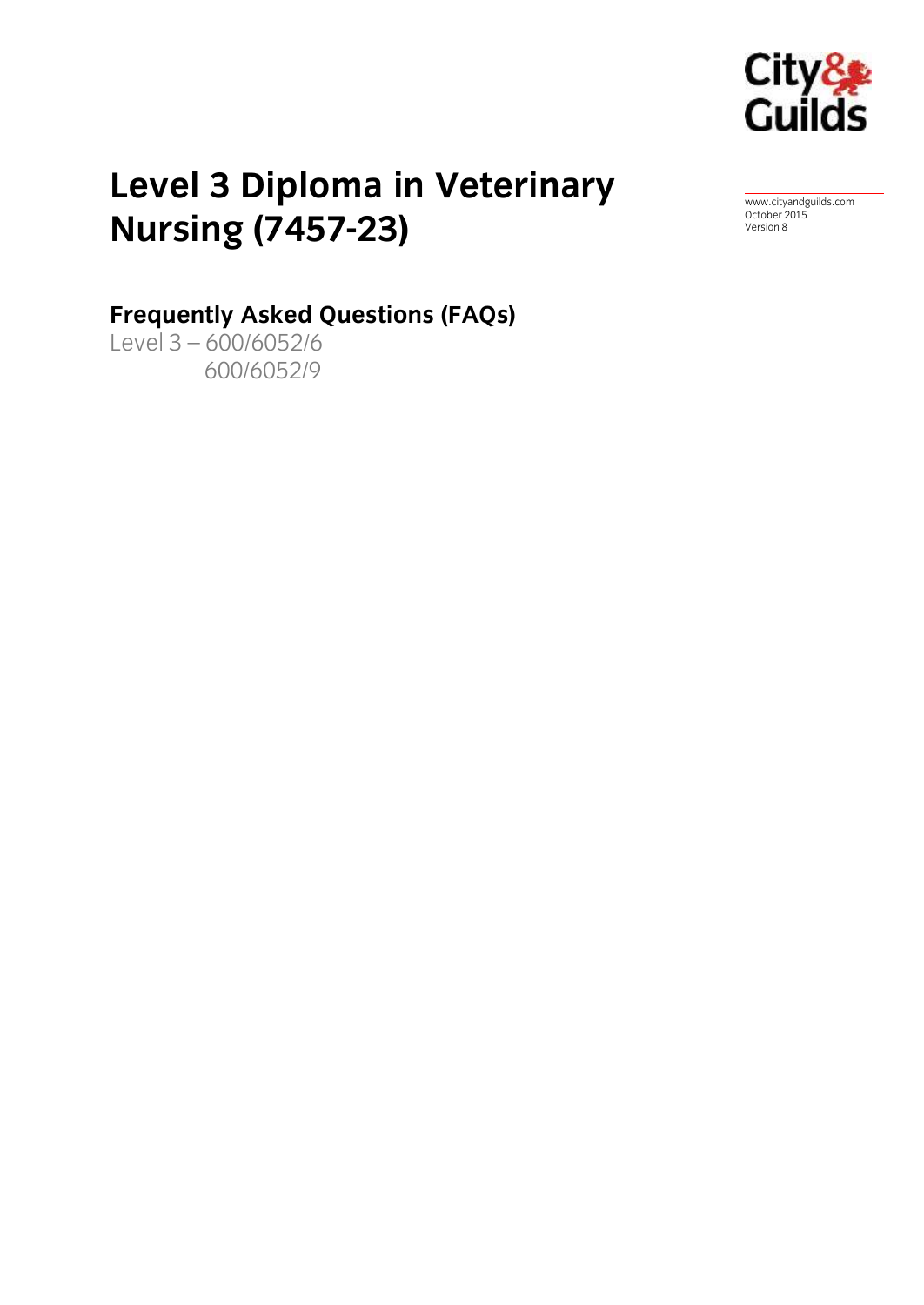

**Frequently Asked Questions**<br>The following questions and answers are designed to answer centres' and candidates' most common queries. common queries.

This document is subject to updates. Check our webpages for the latest version.

## **About the Qualification**

### **1. What are the changes for centres with the migration across from the RCVS to City & Guilds?**

None to the actual qualification although the units are in a slightly different order and have new<br>numbers. There is a mapping document, which is available on the City & Guilds website to show these changes, and please refer to the Qualification Handbook. All documents and information about the 7457 qualification can be found at the following webpage: http://www.cityandguilds.com/Courses-and-Qualifications/land-based-services/animalmanagement/7457-veterinary-nursing/level-3 management/7457-veterinary-nursing/level-3

### **2. What documentation will Centres previously approved with the RCVS but not with City & Guilds need to complete?**

[Centres first need to submit an enquiry to City](http://www.cityandguilds.com/Provide-Training/Offer-Our-Qualifications/Customer-Application-) & Guilds via our website:<br>http://www.cityandguilds.com/Provide-Training/Offer-Our-Qualifications/Customer-Applicationhttp://www.cityandguilds.com/Provide-Training/Offer-Our-Qualifications/Customer-Application-Form

Centres will then be sent a CAP and QAP form to complete electronically. Other documentation, such as a Credit Application, Statement of Intent and copies of the last two of their most recent EV (Qualification Consultant - QC) reports from the RCVS, may also need to be provided. These need to be submitted to the appropriate City & Guilds Local Office online. need to be submitted to the appropriate  $\mathcal{L}_{\text{PP}}$  and  $\mathcal{L}_{\text{PP}}$  of  $\mathcal{L}_{\text{PP}}$  on line.

Local office details can be found here: [http://www.cityandguilds.com/About-Us/UK-Offices.](http://www.cityandguilds.com/About-Us/UK-Offices)

#### **3. What documentation will Centres previously approved with the RCVS and City & Guilds need to complete?**

Centres need to complete a QAP and provide two of their most recent EV (Qualification the same as above the same as above.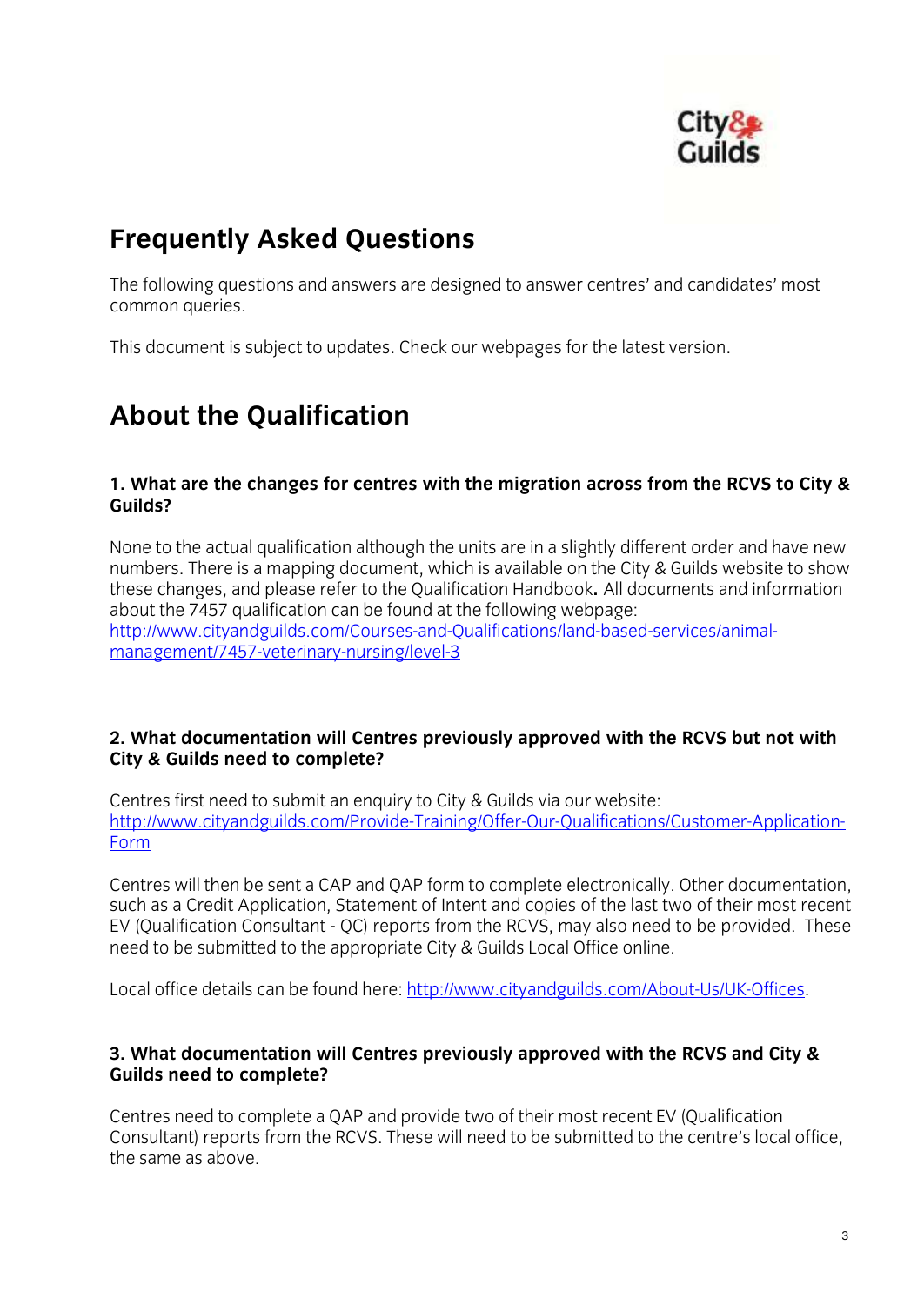

### **4. What happens after these documents have been submitted?**

The application documents will be reviewed by the Local Office. Once the Centre has been approved, the Centre will be allocated a Qualification Consultant who will visit the Centre as soon as possible. For any queries about QC allocation and/or visits, please contact centre. performance@citvandguilds.com centre.performance@cityandguilds.com

### **5. What will be the cost of approval?**

 $\sum_{i=1}^{n}$  Centre and  $\sum_{i=1}^{n}$  costs have contribution  $\sum_{i=1}^{n}$  costs have change in the future.  $\overline{a}$ 

#### **6. The RCVS had Assessors, Tutors, Clinical Coaches and Moderators. Will these roles be the same and what are the implications with regards to City & Guilds?**

The approved Centre is responsible for ensuring the Quality Assurance and Standardisation of everyone involved in the delivery and assessment process including those within the Veterinary Practices. The Centre will also be responsible for ensuring that the Training Practices or Practices with candidates on placement/employed have sufficient facilities to meet the requirements of the practical and theory delivery. Clinical Coaches, Tutors and Assessors must requirements of the product of the product  $\frac{1}{2}$  and  $\frac{1}{2}$  and  $\frac{1}{2}$  and  $\frac{1}{2}$  and  $\frac{1}{2}$  and  $\frac{1}{2}$  and  $\frac{1}{2}$  and  $\frac{1}{2}$  and  $\frac{1}{2}$  and  $\frac{1}{2}$  and  $\frac{1}{2}$  and  $\frac{1}{2}$  and  $\frac{1}{2}$  where  $\sum_{i=1}^{n}$  and  $\sum_{i=1}^{n}$  and  $\sum_{i=1}^{n}$  and  $\sum_{i=1}^{n}$  and  $\sum_{i=1}^{n}$  and  $\sum_{i=1}^{n}$  and  $\sum_{i=1}^{n}$  and  $\sum_{i=1}^{n}$  and  $\sum_{i=1}^{n}$  and  $\sum_{i=1}^{n}$  and  $\sum_{i=1}^{n}$  and  $\sum_{i=1}^{n}$  and  $\sum_{i=1}^{n}$ 

- Our Quality Assurance Requirements
- Supporting Customer Excellence Centre Manual.

City & Guilds quality assurance policies and procedures can be found on the website:<br>http://www.cityandguilds.com/Provide-Training/Centre-Support/Centre-Document-Library/Policies-and-Procedures.

Under the RCVS system, Clinical Coaches were not always observed as part of centres' QA procedures. As they technically assess competence for the Nursing Progress Log, they will need to be included in a QA sampling plan. This will be included in City & Guilds QC monitoring visits. City & Guilds Qualification Consultants will carry out observations of assessment and QA  $\alpha$  Guildis  $\alpha$  Guildis  $\alpha$  Cualification  $\alpha$  assessment and  $\alpha$ at Training Practices.

### **7. Which routes and unit accreditation are available?**

 $T_1$  and the small and  $T_2$  and  $T_3$  and  $T_4$  pathways are available. The unit  $T_1$  is the unit  $T_2$ 23 will be closed for registrations from end of 2014.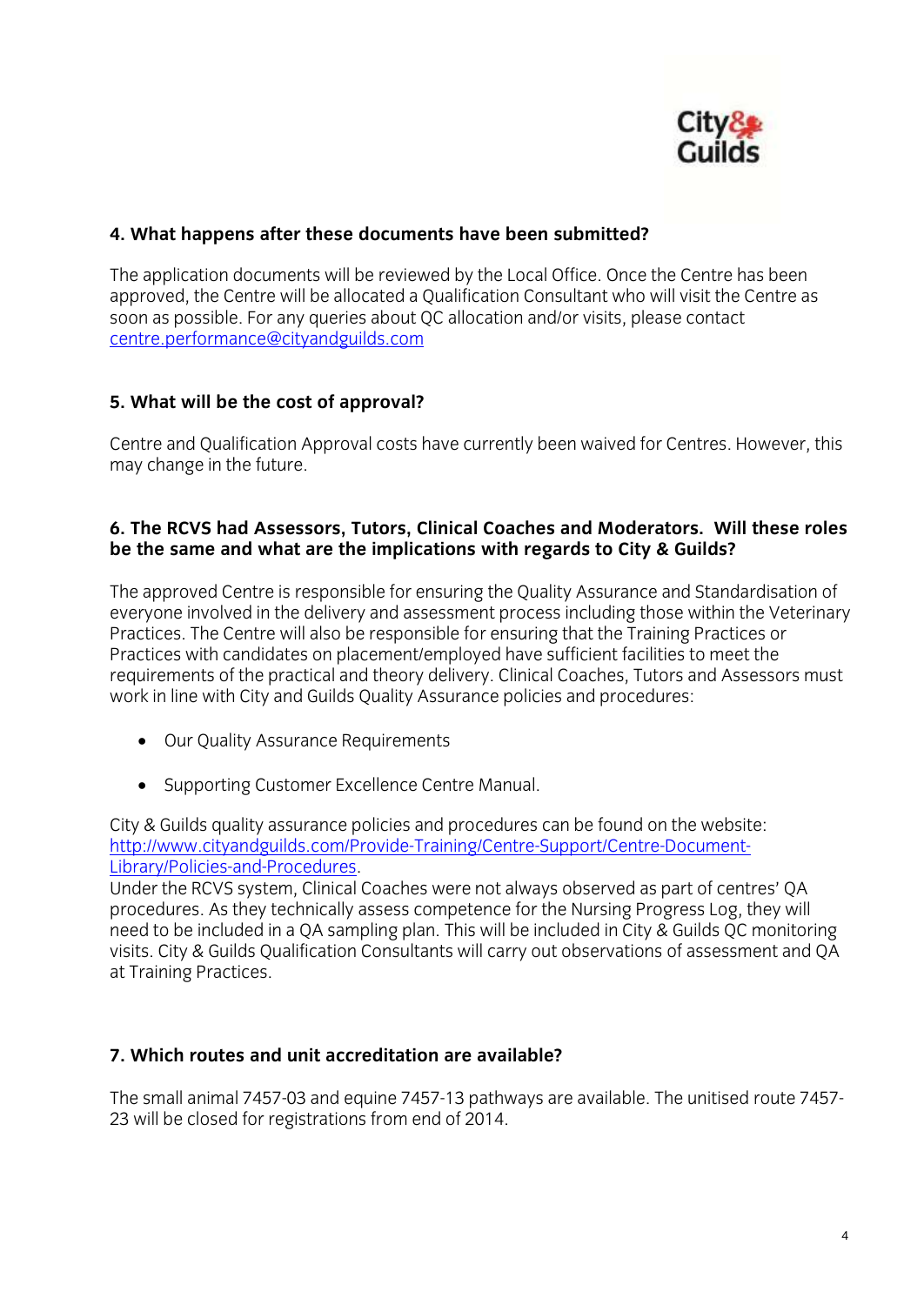

### **8. How are learners registered?**

Centres need to register candidates with City & Guilds via the 'Walled Garden' (this is the online they must also register with the RCVS. The Walled Garden link is here: https://www.walledgarden com/irj/portal.  $\frac{1}{2}$  and interesting the components of  $\frac{1}{2}$ 

Centre staff will need to apply and pay for a log-in registration and password for each member of staff wishing to access the Walled Garden uniquely.

If help and guidance is required, please contact the appropriate managing Local Office. The website link for local offices is here: http://www.cityandguilds.com/About-Us/UK-Offices. website link for local offices is here: http://www.cityandguilds.com/About-Us/UK-Offices.com/About-US/UK-Offices.com/About-US/UK-Offices.com/About-US/UK-Offices.com/About-US/UK-Offices.com/About-US/UK-Offices.com/About-US/

City & Guilds will charge the centre for each learner registered. This is in addition to the RCVS enrolment fee.

#### **10. Are the entry requirements for the Qualification going to change?**

The entry requirements are outlined in the City & Guilds handbook for the qualification:<br>five GCSEs at Grade C or above (must include Mathematics, English and a Science plus two other subjects) or equivalent qualifications at Level 2 or above. For any candidate without the necessary requirements, it is the centre's responsibility to ensure there is a sound justification for them starting the qualification and the ability of the candidate to complete the qualification successfully should be the overriding consideration. successfully showled be the overall  $\frac{1}{9}$  consideration.

#### **About the Assessments About the Assessments**

#### **11. Are the three Multiple Choice exams still the same?**

No, City & Guilds has developed three e-assessment (e-volve) multiple choice exams for this qualitation.

These tests can be sat on demand. This will mean that when a Centre feels that their candidates are ready they will be able to order the exams online and their candidates will be able to sit them within 24 hours. Candidates will receive an instant result stating whether they have passed or failed. Learning Outcomes are identified where more revision may be required if they fail. Within 48 hours a Notification of Candidate's Results will be displayed on the Walled fail. Within 48 hours a Notification of Candidate's Results will be displayed on the Walled Garden.

City & Guilds also currently provide unitised tests. This means that for each of the 10 mandatory<br>units that is currently assessed by an online test, it will also be tested online by an individual test (instead of the synoptic mentioned above). This will make the tests shorter in duration, and allow centres and candidates to take them at times more convenient for them. This option closes for registration at the end of 2014. closes for registration at the end of 2014.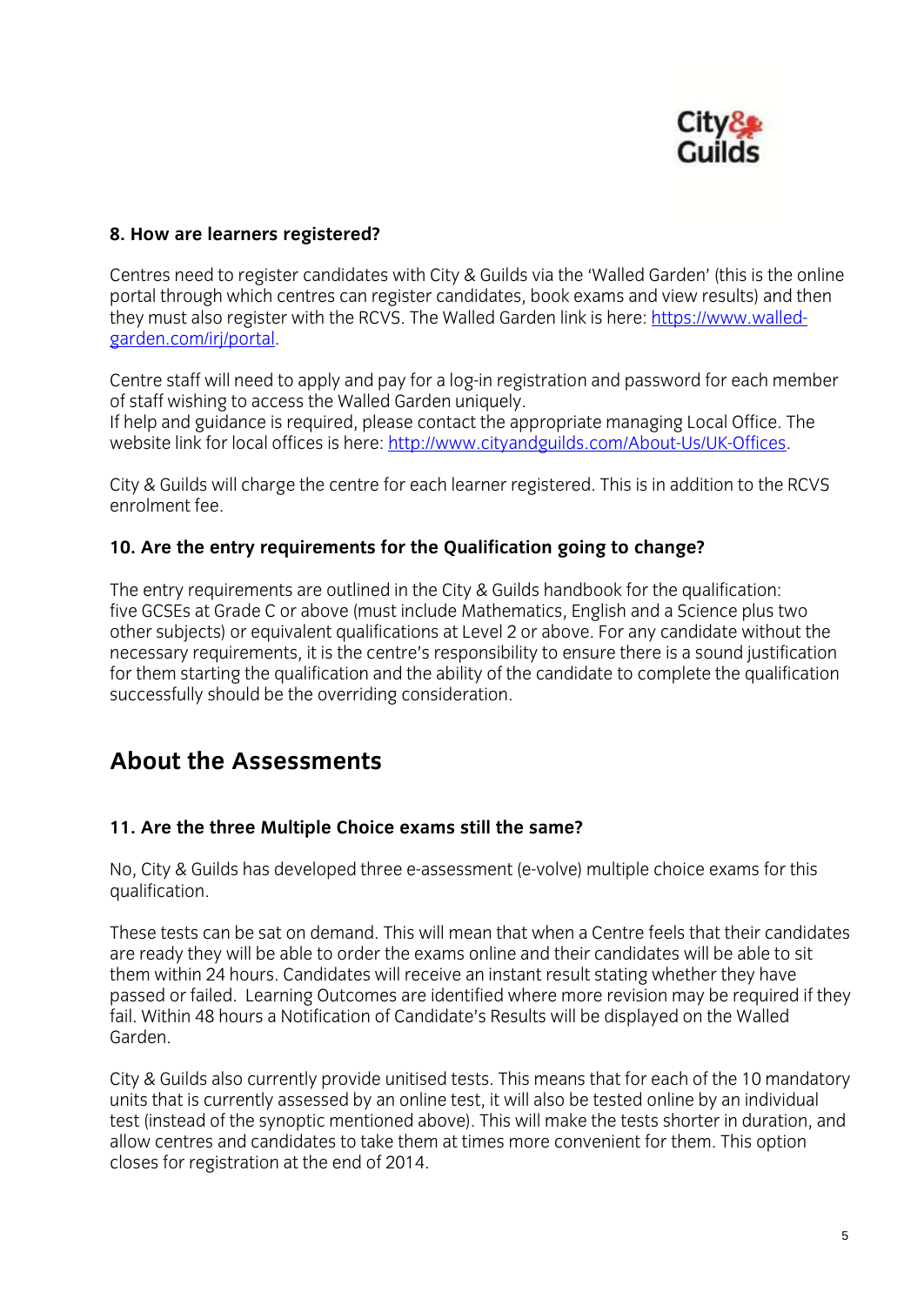

All these exams must be taken in line wit[h the JCQ-ICE guidelines. These are available to](http://www.cityandguilds.com/Provide-) download from the City & Guilds website: http://www.cityandguilds.com/Provide-Training/Centre-Support/Centre-Document-Library/Examinations Training/Centre-Support/Centre-Support/Centre-Support/Centre-Document-Library/Examinations

### **12. What is happening with the OSCE exams?**

OSCE dates (with instructions on entering) and an entry form for 2015 are currently on the website.

[http://www.cityandguilds.com/qualifications-and-apprenticeships/land-based-services/animal](http://www.cityandguilds.com/qualifications-and-apprenticeships/land-based-services/animal-)management/7457-veterinary-nursing#tab=documents-documents-documents-documents-documents-documents-

Candidates will take an OSCE consisting of 12 stations. They follow the same format as when the RCVS ran them. Candidates should only take their OSCE once they have successfully achieved all the other assessments that form part of this qualification. achieved all the other assessments that form part of this qualification.

To order an OSCE test for candidates, centres will need to use the Walled Garden. Centres must select the 'core' OSCE and then, depending on the route chosen by the particular candidate,  $\frac{1}{2}$  select either the equine or small animal-route OSCE for each candidate as well  $t_{\rm r}$  must select either the equine or small and route  $\alpha$  and  $\alpha$ 

#### **13. Is the Nursing Progress Log going to change?**

No, the Nursing Progress Log remains the same but the unit numbers have changed. Centres should refer to the mapping document for the new unit numbers or the 7457 Oualification should refer to the mapping document for the new unit numbers or the 7457 Qualification Handbook.

[http://www.cityandguilds.com/Courses-and-Qualifications/land-based-services/animal](http://www.cityandguilds.com/Courses-and-Qualifications/land-based-services/animal-)management/7457-veterinary-nursing-3557-veterinary-nursing-3557-veterinary-nursing-3557-veterinary-nursing-a-<br>September

### **14. Is there a requirement for Clinical Coaches to hold formal Assessor Qualifications?**

No, if they have Assessor or TAQA qualifications this is best practice; however there is no<br>formal requirement for this. The approved Centre will however need to be able to demonstrate that they have undergone 'formal' training as to how to fulfil the assessing role. The City & Guilds Events team runs training events for Assessors and Internal Quality Assurers. Details of all Events can be found on the website: http://www.cityandguilds.com/Provide-**Training/Support-Events** <u>Training</u>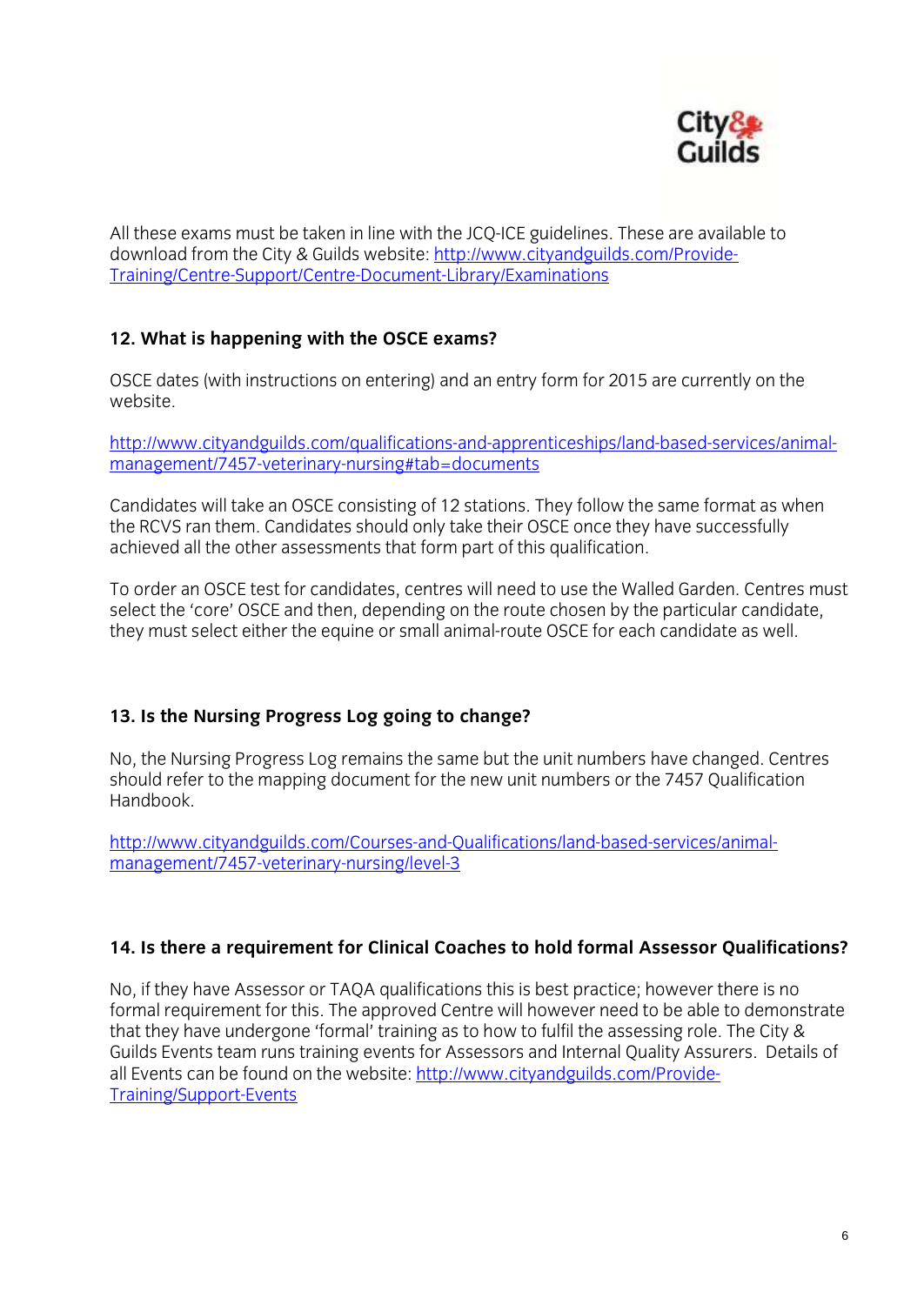

## **15. Is the qualification available as part of an Apprenticeship and is this funded?**

Yes, the qualification is par[t of an apprenticeship](http://www.lantra.co.uk/) – please see the LANTRA website for the current framework details - http://www.lantra.co.uk/ current framework details - https://www.lantra.co.uk/

### **16. Is there support and guidance available for the centre-devised assignments and examinations?**

There is some exemplar material on the website and more will be available shortly.

There is a file containing lots of centre devised assessment guidance and templates, and this can be found on the 7457 webpage also. All of these documents are generic in nature, and so not all the information/documents will be applicable to this particular qualification. The documents are intended as a guide for centres to use exactly, modify, or take inspiration from when creating their own documentation. when creating their own documentation.

The assignments and examinations are all pass/fail. The specific assessment criteria for which<br>the assignment or examination must cover and assess are found in the Qualification Handbook. These assessment criteria should be considered the minimum acceptable standard which the candidate must achieve in order to gain a pass. The specific pass marks (either 50% or 65%) are contained within the Qualification Handbook for each Unit. contained within the Qualification Handbook for each Unit.

We aim to support Centres if they require assistance with assessment and standardisation processes, however this may incur a cost and you will need to contact your Local Office to discuss this. discuss this.

## **17. Are all the assessments mandatory?**

All the assignments, examinations, online tests, NPL work and the OSCE must be completed successfully in order for a learner to achieve the 7457 Vet Nursing qualification (dependent of course on which of the optional routes – small animal or equine – the candidate has chosen). This is written into the RCVS's by-laws and so is mandatory.  $T_{\rm eff}$  is written into the RCVS's by-laws and so is mandatory.

### **18. Where can I find out how particular units are assessed?**

The assessment methodology is detailed in the 7457 Qualification Handbook, and also in the unit mapping document (detailing the numbering of the new City & Guilds' units compared to when RCVS offered them). Both documents are available on the 7457 webpage here: http://www.cityandguilds.com/Courses-and-Qualifications/land-based-services/animalmanagement/7457-veterinary-nursing/level-3 management, 747-veterinary-nursing/level-3